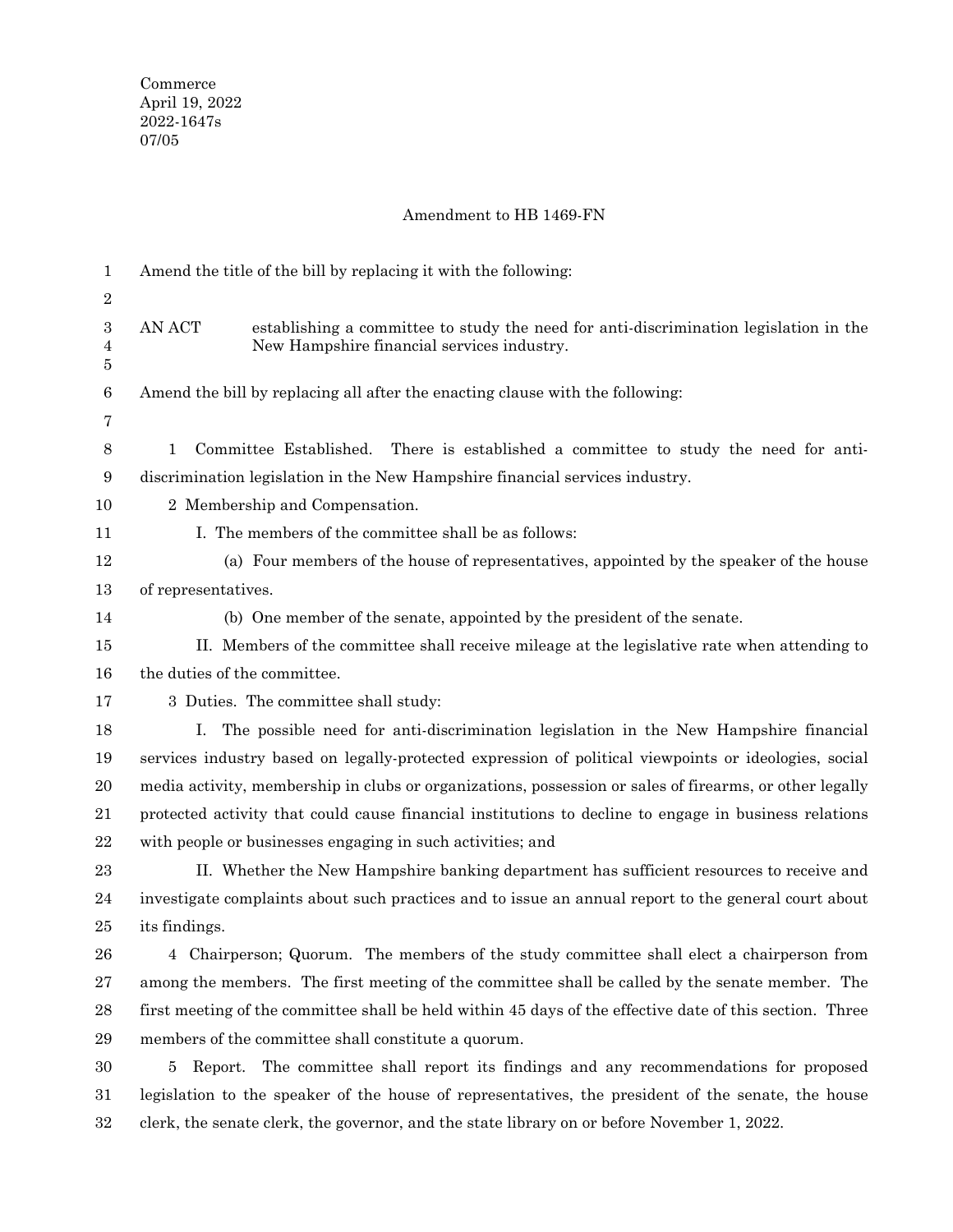## **Amendment to HB 1469-FN - Page 2 -**

1 6 Effective Date. This act shall take effect upon its passage.